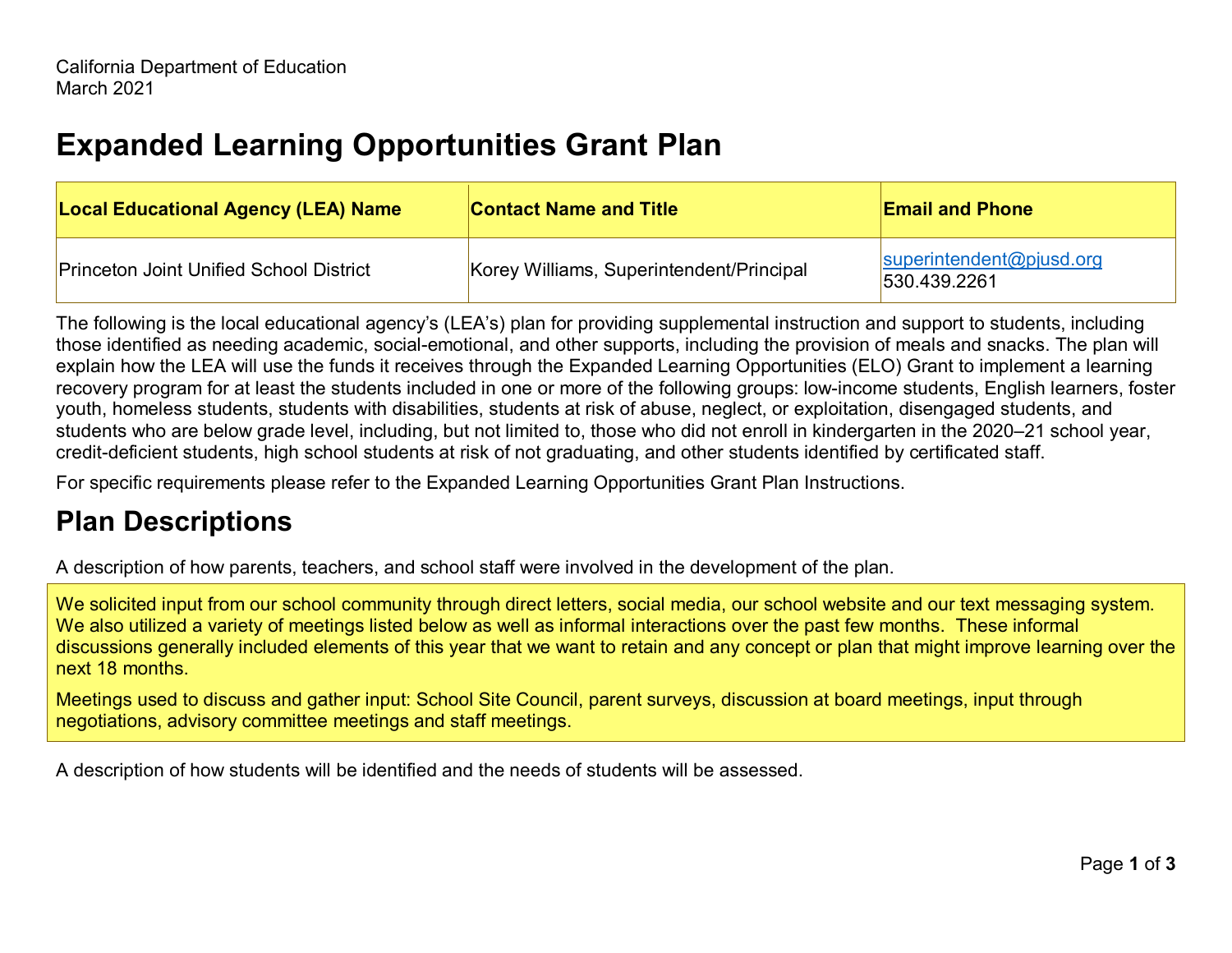While all students will be served (see School Wide note below), we will target those most in need based primarily on individual progress toward goals. Student grades, attendance, work completion, staff identification, and counseling referrals will be used to identify these students who are not making progress toward promotion.

Individual student needs will be assessed using a combination of subjective observations and objective assessments. Subjective observations may include historical performance, teacher observations, student requests for assistance, etc… Objective assessments will include CAASPP interim assessments, NWEA Maps assessments, local benchmark assessments, current grades, assignments completed, etc…

School Wide: We are a School-Wide program and generally target all students as the majority of our students qualify for Title I services. While this is not a Title I program or funding source, the concept still applies. The vast majority of our students fall within the focus of the grant funding.

A description of how parents and guardians of students will be informed of the opportunities for supplemental instruction and support.

Most are already aware as they were part of the discussions for next year or at the least, received the letters, Reminds, etc... We will begin the year with more marketing of the new programs including beginning of year conferences, social media, Reminds, letters, etc…

A description of the LEA's plan to provide supplemental instruction and support.

The proposed plan focuses on two actions:

One is to improve learning during the school day at the elementary by adding paraprofessionals and other classroom support.

The second action is to augment the existing afterschool program at the elementary and start a program at the high school. The funding will be used to pay teachers to push into afterschool programs to help with academic work. Funding would also be used to compensate a coordinator at the high school and to augment current transportation efforts by paying for a new bus driving position. (enables students to stay for afterschool programs without adding the burden of school transportation to the family unit)

## **Expenditure Plan**

The following table provides the LEA's expenditure plan for how it will use ELO Grant funds to support the supplemental instruction and support strategies being implemented by the LEA.

| <b>Supplemental Instruction and Support Strategies</b> | <b>Planned Expenditures</b> | <b>Actual Expenditures</b>                               |
|--------------------------------------------------------|-----------------------------|----------------------------------------------------------|
| Extending instructional learning time                  | [\$33,960]                  | [Actual expenditures will be<br>provided when available] |

Page **2** of **3**